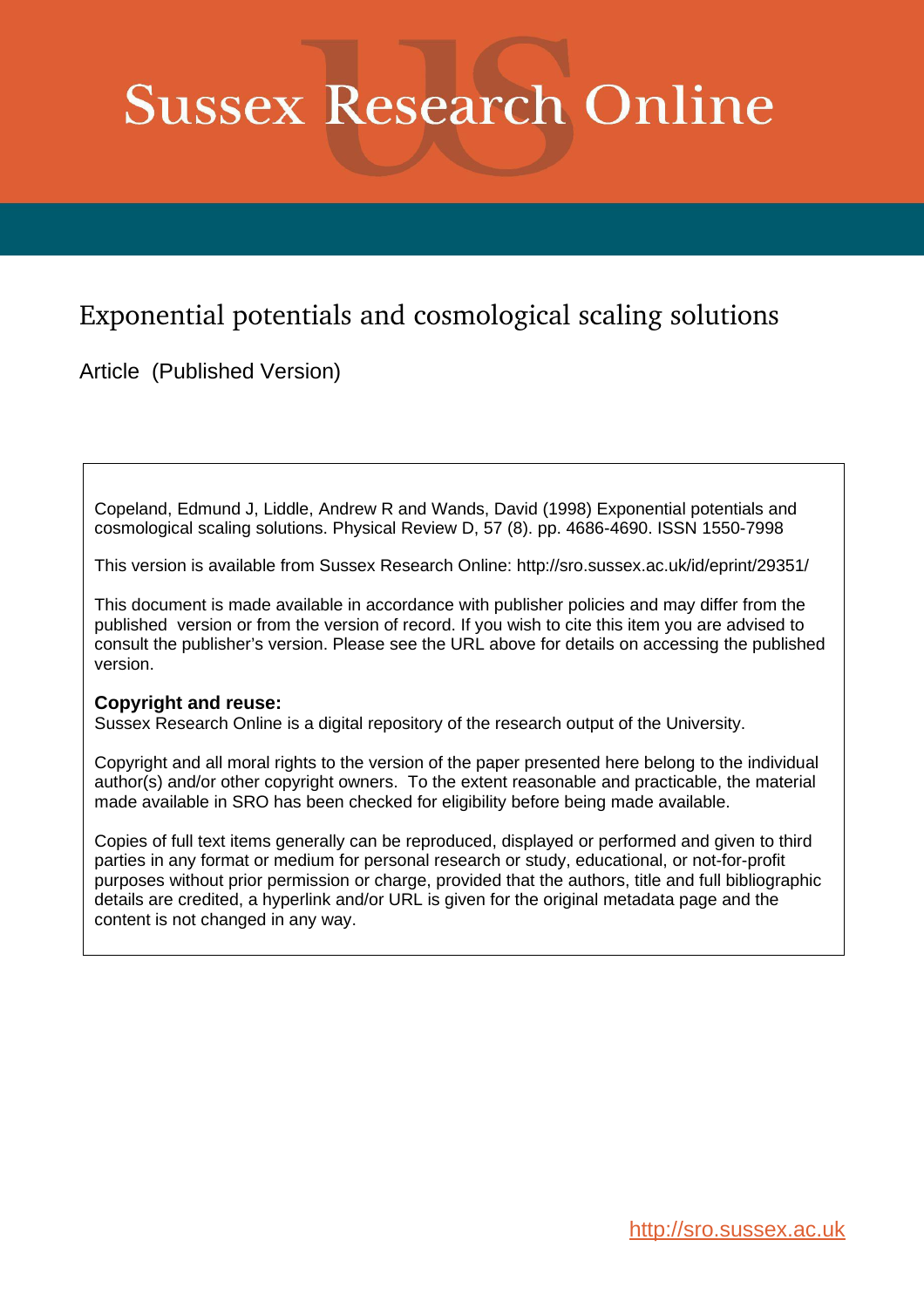#### **Exponential potentials and cosmological scaling solutions**

Edmund J. Copeland

*Centre for Theoretical Physics, University of Sussex, Falmer, Brighton BN1 9QH, United Kingdom*

Andrew R. Liddle

*Astronomy Centre, University of Sussex, Falmer, Brighton BN1 9QH, United Kingdom*

David Wands

*School of Computer Science and Mathematics, University of Portsmouth, Portsmouth PO1 2EG, United Kingdom* (Received 24 November 1997; published 11 March 1998)

We present a phase-plane analysis of cosmologies containing a baryotropic fluid with an equation of state  $p_{\gamma}=(\gamma-1)\rho_{\gamma}$ , plus a scalar field  $\phi$  with an exponential potential  $V^{\alpha}$ exp( $-\lambda \kappa \phi$ ) where  $\kappa^2=8\pi G$ . In addition to the well-known inflationary solutions for  $\lambda^2$  < 2, there exist scaling solutions when  $\lambda^2$  > 3  $\gamma$  in which the scalar field energy density tracks that of the baryotropic fluid (which for example might be radiation or dust). We show that the scaling solutions are the unique late-time attractors whenever they exist. The fluid-dominated solutions, where  $V(\phi)/\rho_{\gamma} \rightarrow 0$  at late times, are always unstable (except for the cosmological constant case  $\gamma=0$ ). The relative energy density of the fluid and scalar field depends on the steepness of the exponential potential, which is constrained by nucleosynthesis to  $\lambda^2$   $\geq$  20. We show that standard inflation models are unable to solve this "relic density" problem.  $[$ S0556-2821(98)05408-3 $]$ 

PACS number(s):  $98.80.Cq$ 

#### **I. INTRODUCTION**

Scalar fields have come to play a central role in current models of the early universe. The self-interaction potential energy density of such a field is undiluted by the expansion of the universe and hence can act like an effective cosmological constant driving a period of inflation. The detailed evolution is dependent upon the specific form of the potential *V* as a function of the scalar field's expectation value  $\phi$ .

A common functional form for the self-interaction potential is an exponential dependence upon the scalar field. It is to be found in higher-order  $[1]$  or higher-dimensional gravity theories [2]. In string or Kaluza-Klein type models the moduli fields associated with the geometry of the extra dimensions may have effective exponential potentials due to the curvature of the internal spaces, or the interaction of moduli with form fields on the internal spaces. Exponential potentials can also arise due to non-perturbative effects such as gaugino condensation  $[3]$ .

The possible cosmological roles of exponential potentials have been investigated before, but almost always as a means of driving a period of cosmological inflation  $[4,5]$ . This requires potentials that are much flatter than those usually found in particle physics models. The purpose of this paper is to emphasize that scalar fields with exponential potentials may still have important cosmological consequences even if they are too steep to drive a period of inflation  $[6–8]$ . We will present a phase-plane analysis to show that scalar fields with exponential potentials contribute a non-negligible energy density at nucleosynthesis unless they are unusually steep. This ''relic density'' problem is not alleviated by standard models of inflation.

#### **II. AUTONOMOUS PHASE PLANE**

We will consider a scalar field with an exponential potential energy density  $V = V_0 \exp(-\lambda \kappa \phi)$  evolving in a spatiallyflat Friedmann-Robertson-Walker (FRW) universe containing a fluid with baryotropic equation of state  $p<sub>y</sub>=(\gamma)$  $(1)$  $\rho_{\gamma}$ , where  $\gamma$  is a constant,  $0 \le \gamma \le 2$ , such as radiation  $(\gamma=4/3)$  or dust  $(\gamma=1)$ . The evolution equations for a spatially-flat FRW model with Hubble parameter *H* are

$$
\dot{H} = -\frac{\kappa^2}{2} (\rho_{\gamma} + p_{\gamma} + \phi^2),
$$
 (1)

$$
\dot{\rho}_{\gamma} = -3H(\rho_{\gamma} + p_{\gamma}),\tag{2}
$$

$$
\ddot{\phi} = -3H\dot{\phi} - \frac{dV}{d\phi},\tag{3}
$$

subject to the Friedmann constraint

$$
H^2 = \frac{\kappa^2}{3} \left( \rho_\gamma + \frac{1}{2} \dot{\phi}^2 + V \right),\tag{4}
$$

where  $\kappa^2$  = 8 $\pi$ *G*. The total energy density of a homogeneous scalar field is  $\rho_{\phi} = \dot{\phi}^2/2 + V(\phi)$ .

We define

$$
x \equiv \frac{\kappa \dot{\phi}}{\sqrt{6}H}; \quad y \equiv \frac{\kappa \sqrt{V}}{\sqrt{3}H}.
$$
 (5)

The evolution equations can then be written as a planeautonomous system:

0556-2821/98/57(8)/4686(5)/\$15.00 57 4686 © 1998 The American Physical Society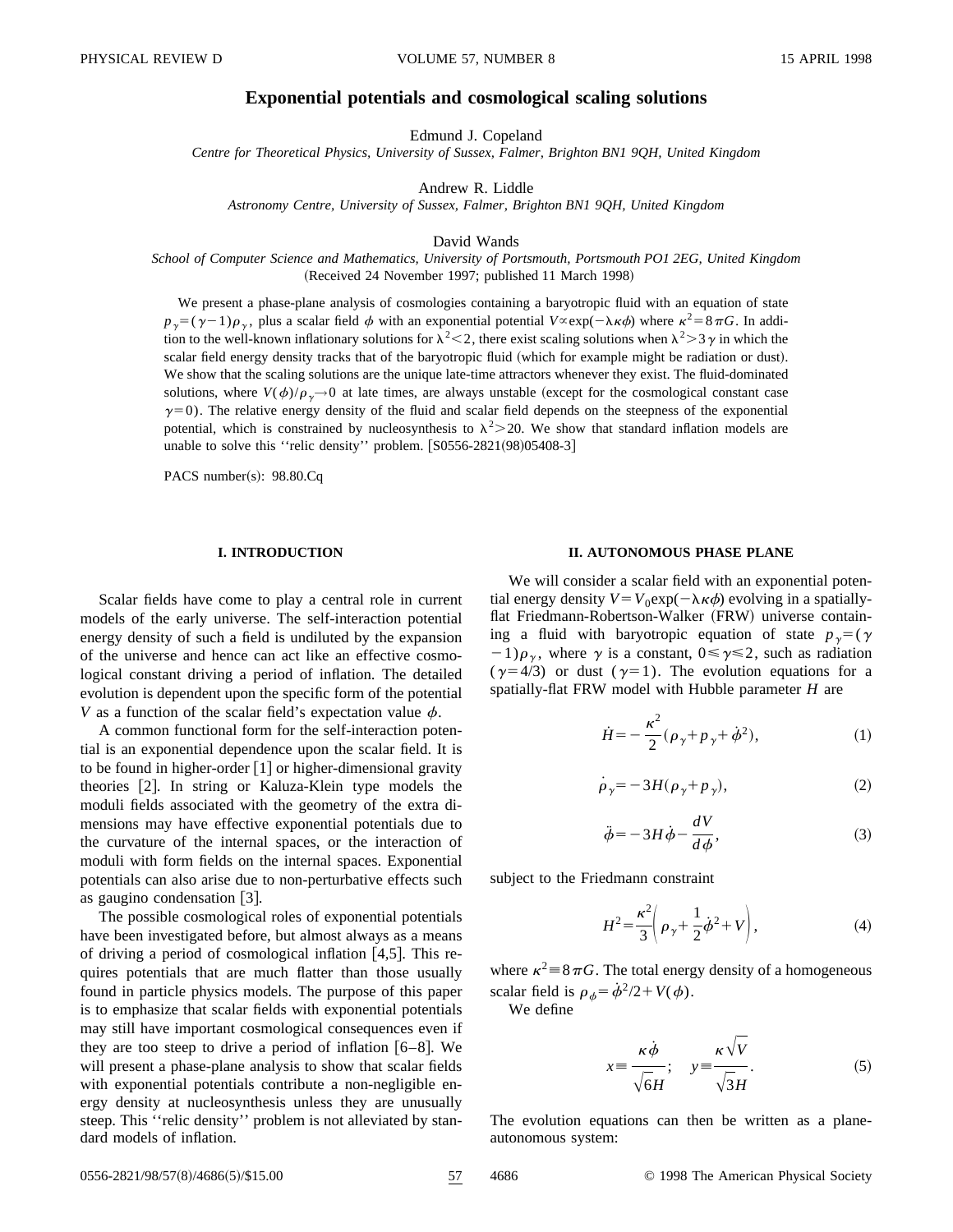TABLE I. The properties of the critical points.

| $\mathcal{X}$               |                                        | Existence                  | Stability                                                                                                                                                                  | $\Omega_{ab}$       | ${\gamma}_{\phi}$ |
|-----------------------------|----------------------------------------|----------------------------|----------------------------------------------------------------------------------------------------------------------------------------------------------------------------|---------------------|-------------------|
| $\theta$                    | 0                                      | All $\lambda$ and $\gamma$ | Saddle point for $0 < \gamma < 2$                                                                                                                                          |                     | Undefined         |
|                             | 0                                      | All $\lambda$ and $\gamma$ | Unstable node for $\lambda < \sqrt{6}$<br>Saddle point for $\lambda > \sqrt{6}$                                                                                            |                     |                   |
| $-1$                        | $\Omega$                               | All $\lambda$ and $\gamma$ | Unstable node for $\lambda > -\sqrt{6}$                                                                                                                                    |                     |                   |
| $\lambda/\sqrt{6}$          | $[1-\lambda^2/6]^{1/2}$                | $\lambda^2$ < 6            | Saddle point for $\lambda < -\sqrt{6}$<br>Stable node for $\lambda^2$ < 3 $\gamma$                                                                                         |                     | $\lambda^2/3$     |
| $(3/2)^{1/2}\gamma/\lambda$ | $[3(2-\gamma)\gamma/2\lambda^2]^{1/2}$ | $\lambda^2$ > 3 $\gamma$   | Saddle point for $3\gamma < \lambda^2 < 6$<br>Stable node for $3\gamma < \lambda^2 < 24\gamma^2/(9\gamma - 2)$<br>Stable spiral for $\lambda^2 > 24\gamma^2/(9\gamma - 2)$ | $3\gamma/\lambda^2$ |                   |

$$
x' = -3x + \lambda \sqrt{\frac{3}{2}} y^2 + \frac{3}{2} x [2x^2 + \gamma (1 - x^2 - y^2)], \quad (6)
$$

$$
y' = -\lambda \sqrt{\frac{3}{2}}xy + \frac{3}{2}y[2x^2 + \gamma(1 - x^2 - y^2)],
$$
 (7)

where a prime denotes a derivative with respect to the logarithm of the scale factor,  $N \equiv \ln(a)$ , and the constraint equation becomes

$$
\frac{\kappa^2 \rho_{\gamma}}{3H^2} + x^2 + y^2 = 1.
$$
 (8)

Note that from the constraint equation we have

$$
\Omega_{\phi} \equiv \frac{\kappa^2 \rho_{\phi}}{3H^2} = x^2 + y^2. \tag{9}
$$

This is bounded,  $0 \le x^2 + y^2 \le 1$ , for a non-negative fluid density,  $\rho_{\gamma} \ge 0$ , and so the evolution of this system is completely described by trajectories within the unit disc. The lower half-disc,  $y < 0$ , corresponds to contracting universes. As the system is symmetric under the reflection  $(x, y)$  $\rightarrow$ (*x*, - *y*) and time reversal *t* $\rightarrow$  - *t*, we only consider the upper half-disc,  $y \ge 0$  in the following discussion.

The effective equation of state for the scalar field at any point is given by

$$
\gamma_{\phi} \equiv \frac{\rho_{\phi} + p_{\phi}}{\rho_{\phi}} = \frac{\dot{\phi}^2}{V + \dot{\phi}^2/2} = \frac{2x^2}{x^2 + y^2}.
$$
 (10)

Fixed points at finite values of *x* and *y* in the phase-plane correspond to solutions where the scalar field has a baryotropic equation of state and the scale factor of the universe evolves as  $a \propto t^p$  where  $p = 2/3\gamma_{\phi}$ .

Depending on the values of  $\gamma$  and  $\lambda$ , we have up to five fixed points (critical points) where  $x' = 0$  and  $y' = 0$  which are listed in Table I. A full analysis of the stability is given in the Appendix.

Two of the fixed points  $(x=\pm 1, y=0)$  correspond to solutions where the constraint Eq.  $(4)$  is dominated by the kinetic energy of the scalar field with a stiff equation of state,  $\gamma_{\phi}$ =2. As expected these solutions are unstable and are only expected to be relevant at early times.

More surprisingly, however, we find that the baryotropic fluid dominated solution ( $x=0$ ,  $y=0$ ) where  $\Omega_{\phi}=0$  is *unstable* for all values of  $\gamma > 0$ . We will discuss the critical case where  $\gamma=0$  later. But for any  $\gamma>0$ , and however steep the potential (i.e. whatever the value of  $\lambda$ ), the energy density of the scalar field *never* vanishes with respect to the other matter in the universe.

We are left with only two possible late-time attractor solutions. One of these is the well-known scalar field dominated solution ( $\Omega_{\phi}=1$ ) which exists for sufficiently flat potentials,  $\lambda^2$  < 6. The scalar field has an effective baryotropic index  $\gamma_{\phi} = \lambda^2/3$  giving rise to a power-law inflationary expansion  $[4]$  ( $\ddot{a} > 0$ ) for  $\lambda^2 < 2$ . Previous phase-plane analyses [5] have shown that a wide class of homogeneous vacuum models approach the spatially-flat FRW model for  $\lambda^2$  < 2. We have shown that this scalar field dominated solution is a late-time attractor in the presence of a baryotropic fluid when we have  $\lambda^2$  < 3  $\gamma$ .

However for  $\lambda^2$  > 3  $\gamma$  we find a different late-time attractor where neither the scalar-field nor the baryotropic fluid entirely dominates the evolution. Instead we have a scaling solution where the energy density of the scalar field remains proportional to that of the baryotropic fluid with  $\Omega_{\phi}$  $=3\gamma/\lambda^2$ . This solution was first found by Wetterich [6] and shown to be the global attractor solution for  $\lambda^2 > 3\gamma$  in Ref.  $\lceil 7 \rceil$ .

The regions of  $(\gamma,\lambda)$  parameter space leading to different qualitative evolution are indicated in Fig. 1.

(I)  $\lambda^2$  < 3  $\gamma$ . See Fig. 2. Both kinetic-dominated solutions are unstable nodes. The fluid-dominated solution is a saddle point. The scalar field dominated solution is the late-time attractor, and is inflationary in parameter region Ia and noninflationary in region Ib.

(II)  $3\gamma < \lambda^2 < 6$ . See Fig. 3. Both kinetic-dominated solutions are unstable nodes. The fluid-dominated solution is a saddle point. The scalar field dominated solution is a saddle point. The scaling solution is a stable node/spiral.

(III)  $6<\lambda^2$ . See Fig. 4. The kinetic-dominated solution with  $\lambda x < 0$  is an unstable node. The kinetic-dominated solution with  $\lambda x > 0$  is a saddle point. The fluid-dominated solution is a saddle point. The scaling solution is a stable spiral.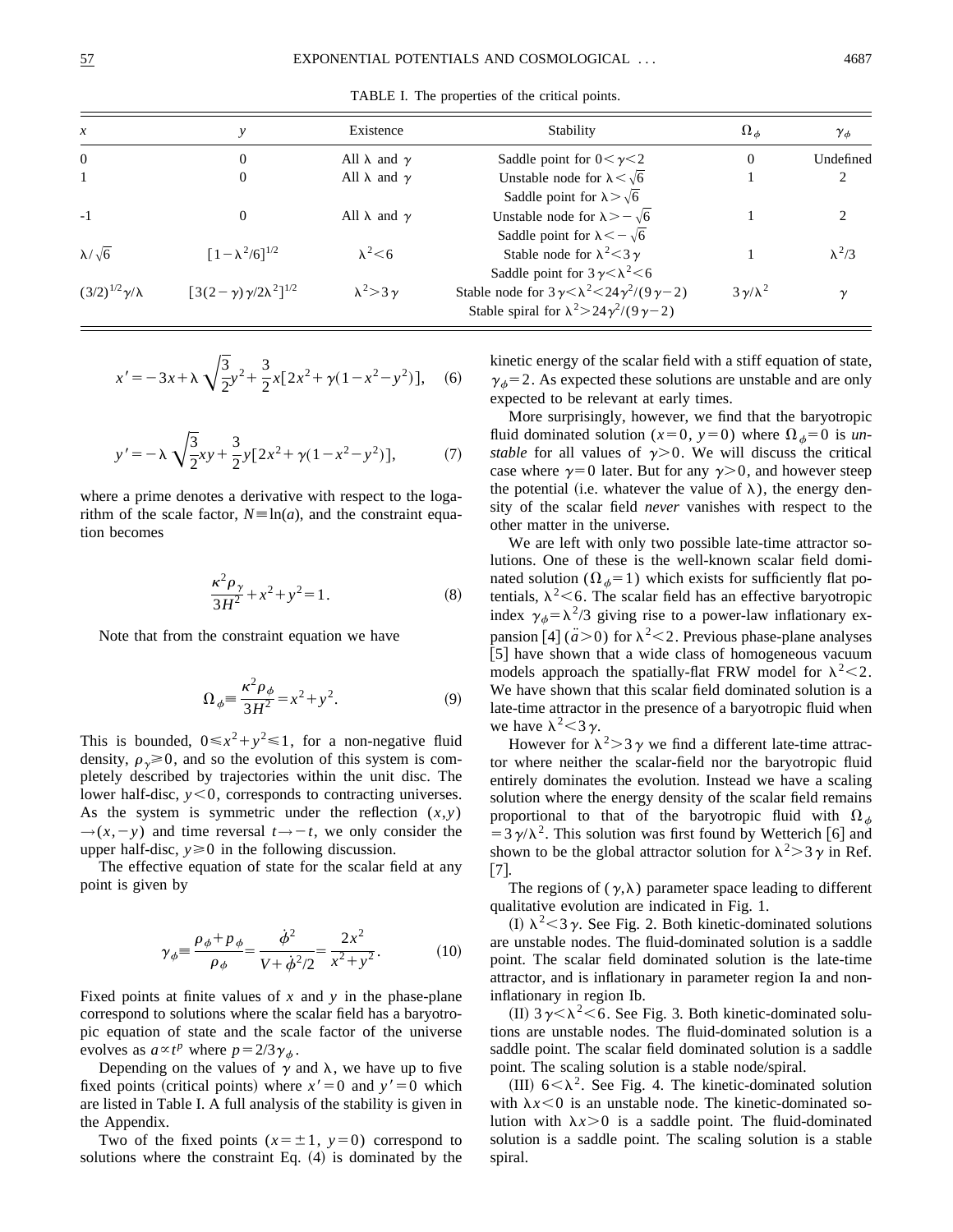

FIG. 1. Regions of  $(\gamma, \lambda)$  parameter space, as identified in the text. Solutions to the left of the dotted line are inflationary.

#### **III. COSMOLOGICAL CONSEQUENCES**

The possible role of scalar fields with exponential potentials with  $\lambda^2$  < 2 in driving an inflationary expansion of the early universe has already received considerable attention and so we will not devote much time to discussing this here. However we note that because the scalar field dominated solution is the late-time attractor for  $\lambda^2 < 3\gamma$ , the existence of such a scalar field today is ruled out unless its energy density has been greatly suppressed relative to the attractor value ( $\Omega_{\phi}$ =1) for most of the "dust-dominated" era where  $\gamma=1$ . Nonetheless such models have been considered as possible "decaying cosmological constant" models [9,8,10].

The peculiar properties of the scaling solution, which we see is the late-time attractor for exponential potentials with  $\lambda^2$  > 3  $\gamma$ , are sufficiently novel to merit greater investigation. (See also Refs.  $[11,8]$ .)

The most striking possibility is that a scalar field with an exponential potential could comprise a significant fraction of the energy density of our universe today. Because the effective baryotropic index of the homogeneous scalar field would mimic pressureless dust, its dynamical effect would be exactly like cold dark matter. For instance, if  $\lambda = 3$  then we expect  $\Omega_{\phi} = 1/3$  today. However the inhomogeneous field can have a different equation of state modifying the evolution of large-scale structure in the universe, as has recently been investigated elsewhere  $[8,10]$ .

The main problem with this scenario is if the scalar field has a significant contribution to the energy density, throughout the present dust-dominated era, then, unlike conventional cold dark matter, it should also have had a significant effect during the radiation-dominated era. For  $\lambda = 3$  we expect  $\Omega_{\phi}$ =4/9 when  $p_{\gamma} = \rho_{\gamma}/3$ .

The tightest constraint on the total energy density of the universe comes from models of nucleosynthesis  $[6,7]$ . The primordial abundances of the light elements place tight constraints on the expansion rate, and hence the energy density, at the time of nucleosynthesis, when  $T \sim 1$  MeV. If we require  $\Omega_{\phi} < \Omega_{\phi}^{\max}$  at the time of nucleosynthesis, then this implies

$$
\lambda^2 > \frac{4}{\Omega_{\phi}^{\max}}.\tag{11}
$$

The current upper bound on  $\Omega_{\phi}$  at nucleosynthesis is esti-



FIG. 2. The phase plane for  $\gamma=1$ ,  $\lambda=1$ . The late-time attractor is the scalar field dominated solution with  $x = \sqrt{1/6}$ ,  $y = \sqrt{5/6}$ .



FIG. 3. The phase plane for  $\gamma=1$ ,  $\lambda=2$ . The scalar field dominated solution is a saddle point at  $x = \sqrt{2/3}$ ,  $y = \sqrt{1/3}$ , and the latetime attractor is the scaling solution with  $x = y = \sqrt{3}/8$ .



FIG. 4. The phase plane for  $\gamma=1$ ,  $\lambda=3$ . The late-time attractor is the scaling solution with  $x=y=\sqrt{1/6}$ .

mated to be in the range  $0.13$  to  $0.2$  [8]; we will adopt the higher value to be conservative. Satisfying the nucleosynthesis bound requires  $\lambda^2$  > 20.

Thus there is a relic abundance problem for any particle physics theories that predict the existence of scalar fields with exponential potentials with  $\lambda^2$  < 20 at low energies (*T*  $\sim$  1 MeV). Scalar fields with exponential potentials completely dominate the energy density of the universe at nucleosynthesis for  $\lambda^2$ <4, and still have an unacceptably high energy density at nucleosynthesis for  $4 < \lambda^2 < 4/\Omega_{\phi}^{\text{max}}$  unless the initial energy density in the field is extraordinarily low.

To quantify exactly how small the initial energy density must be to evade the bound Eq.  $(11)$ , we expand to first-order about the fluid-dominated solution to find the rate at which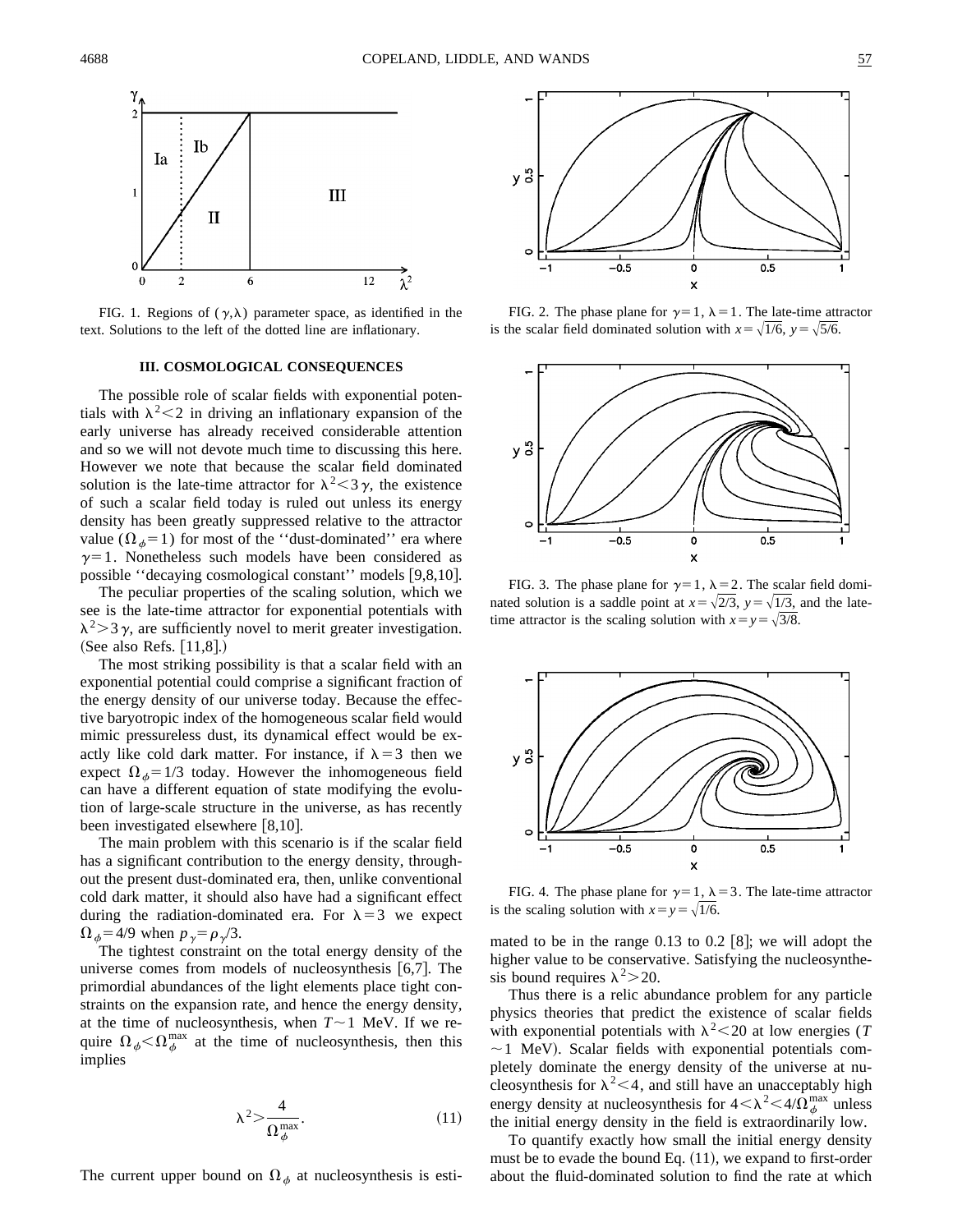$\Omega_{\phi}$  grows away from zero—see Appendix. We find  $\Omega_{\phi} \propto a^{3\gamma}$ , which implies that the scalar field energy density remains essentially constant due to the large friction term in the evolution equation Eq.  $(3)$  as the baryotropic fluid density redshifts as  $\rho_{\gamma} \propto a^{-3\gamma}$ . Thus the scalar field acts like a cosmological constant until  $\Omega_{\phi}$  approaches its attractor value. To have not reached the attractor by some time  $t_f$ requires an initial value at  $t_i$  satisfying

$$
\Omega_{\phi}(t_{\rm i}) \lesssim \frac{\rho_{\gamma}(t_{\rm f})}{\rho_{\gamma}(t_{\rm i})}.\tag{12}
$$

#### **IV. THE ROLE OF INFLATION**

The usual cosmological solution to relic abundance problems is a period of inflation, during which the unwanted relics have their energy density redshifted to a negligible value relative to the potential energy *U* of the inflaton field  $\sigma$ .<sup>1</sup> If inflation ends at some energy density  $\rho_{\gamma}(t_i) \sim M^4$ , then from Eq.  $(12)$  we require

$$
\Omega_{\phi}(t_i) \lesssim \left(\frac{1 \text{ MeV}}{M}\right)^4 \tag{13}
$$

for the scalar field not to have reached the scaling attractor solution by the time of nucleosynthesis. However we will now show that the expected density of the scalar field at nucleosynthesis is not significantly affected by standard models of inflation.

During conventional slow-roll inflation the inflaton field  $\sigma$  has an effective equation of state  $\gamma \approx 2\epsilon/3$ , where  $\epsilon$  is the (non-negative) slow-roll parameter controlling the slope of the potential [12]. We can treat  $\gamma$  as effectively constant provided the approach to the scaling attractor (determined by the largest eigenvalue for linear perturbations) is faster than the movement of that attractor. During slow-roll inflation this requires

$$
\left|\frac{\epsilon'}{\epsilon}\right| \lesssim 2\,\epsilon,\tag{14}
$$

which is valid for most models, including chaotic inflation with  $U(\sigma) \propto \sigma^n$  for  $n \ge 2$ .

The inflaton-dominated solution where  $\Omega_{\phi}=0$  is not an attractor solution unless  $\gamma=0$  and so for  $\lambda^2>2\epsilon$  the attractor solution is the scaling solution with

$$
\Omega_{\phi} \approx \frac{2\,\epsilon}{\lambda^2}.\tag{15}
$$

Unlike ordinary matter the energy density of a scalar field with an exponential potential *does not vanish* relative to the inflaton energy density during inflation, even though for  $\lambda^2$  $>$ 2 the exponential potential would not have an inflationary equation of state in the absence of the inflaton.

To evade the nucleosynthesis bound on  $\lambda$  and satisfy Eq. (13) requires an extremely small value of  $\epsilon$ . In slow-roll inflation  $\epsilon$  must be smaller than unity, but is not usually very small. For instance in chaotic inflation with a potential  $U(\sigma) = m^2 \sigma^2/2$ ,  $\epsilon \approx 0.01$  when perturbations on the current horizon scale were generated, and increases to unity at the end of inflation before the inflaton starts oscillating about the minimum of its potential. Thus the energy density of a scalar field with an exponential potential is not significantly reduced during chaotic inflation, and can rapidly attain its attractor solution when the radiation-dominated era begins.

Models such as hybrid inflation  $[13]$  or thermal inflation [14] are distinctive in that  $\epsilon$  can remain very small during the final stages of inflation and thus  $\Omega_{\phi}$  may be very small at the attractor scaling solution. However in this case the condition Eq. (14) for quasi-constant  $\gamma$  is violated and the attractor value for  $\Omega_{\phi}$  approaches zero faster than the actual solution. We effectively have  $\gamma \rightarrow 0$ , which corresponds to the critical case where the scaling solution tends to the fluid-dominated solution with  $x = y = 0$ .

For  $\gamma=0$  the largest eigenvalue for linear perturbations vanishes (see Appendix) and we must consider higher-order perturbations about the critical point to determine its stability. We find that  $x=y=0$  is a stable attractor, but that trajectories only approach this as the logarithm of the scale factor, *N*. The late-time evolution is given by

$$
y^2 = \frac{\sqrt{6}}{\lambda} x \approx \frac{1}{\lambda^2 N}.
$$
 (16)

Thus even the extreme case of a cosmological constant (or constant false-vacuum energy density) only dilutes the energy density of the scalar field as the logarithm of the scale factor,  $\Omega_{\phi} \propto 1/N$ . Thus a model such as thermal inflation, which is so effective at diluting the abundance of relic moduli particles  $[14]$ , has a negligible effect on the relic density of the scalar field  $\phi$  as it only lasts for a small number of *e*-foldings (typically about 15) and the scalar field can rapidly return to its scaling solution after inflation. Even in the case of hybrid inflation the relic density after inflation may be significant unless we have an extremely large number of *e*-foldings during inflation. To satisfy Eq. (13) requires

$$
N \gtrsim \frac{1}{\lambda^2} \left( \frac{M}{1 \text{ MeV}} \right)^4 \tag{17}
$$

which could be of order  $10^{60}$  *e*-foldings for a typical hybrid inflation model. Requiring so much expansion would be a significant constraint on the model.

#### **V. CONCLUSIONS**

We have presented a phase-plane analysis of the evolution of a spatially flat FRW universe containing a baryotropic fluid plus a scalar field with an exponential potential  $V(\phi)$  $=V_0 \exp(-\lambda \kappa \phi)$ . We have shown that the energy density of the scalar field dominates at late times for  $\lambda^2$  < 3  $\gamma$ . For  $\lambda^2$  $>3\gamma$  we find that the baryotropic fluid does not completely dominate and the energy density of the scalar field remains a fixed fraction of the total density at late times.

This leads to a relic density problem at nucleosynthesis in such models if  $\lambda^2 \le 20$ . Standard models of inflation do not

<sup>&</sup>lt;sup>1</sup>Note that we are assuming that the field  $\sigma$  is unrelated to the field  $\phi$  which we have been discussing up until now.